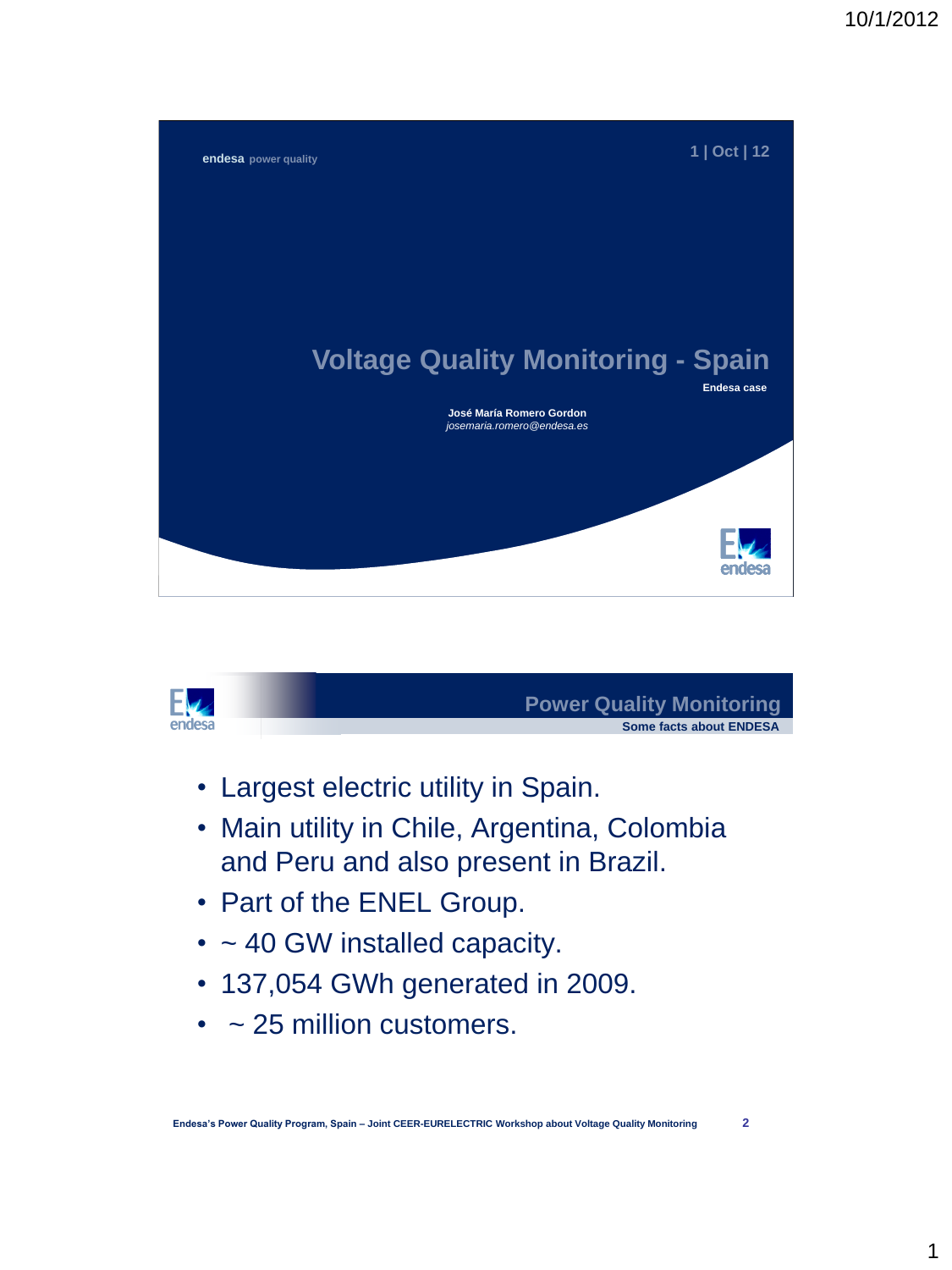

- Power quality was split into regional departments until 2010.
- Today there is a corporate Power Quality Department for Spain.
- Main tasks:
	- Customer complaints and immunization.
	- Analysis of internal events in distribution network.
	- Preventive detection of failures and maintenance.
	- Deployment and maintenance of a network of power quality monitors.
	- Participation in European and International Research and Standardization Bodies.

**Endesa's Power Quality Program, Spain – Joint CEER-EURELECTRIC Workshop about Voltage Quality Monitoring**

**3**



**4**

 $\int_{0}^{\infty}$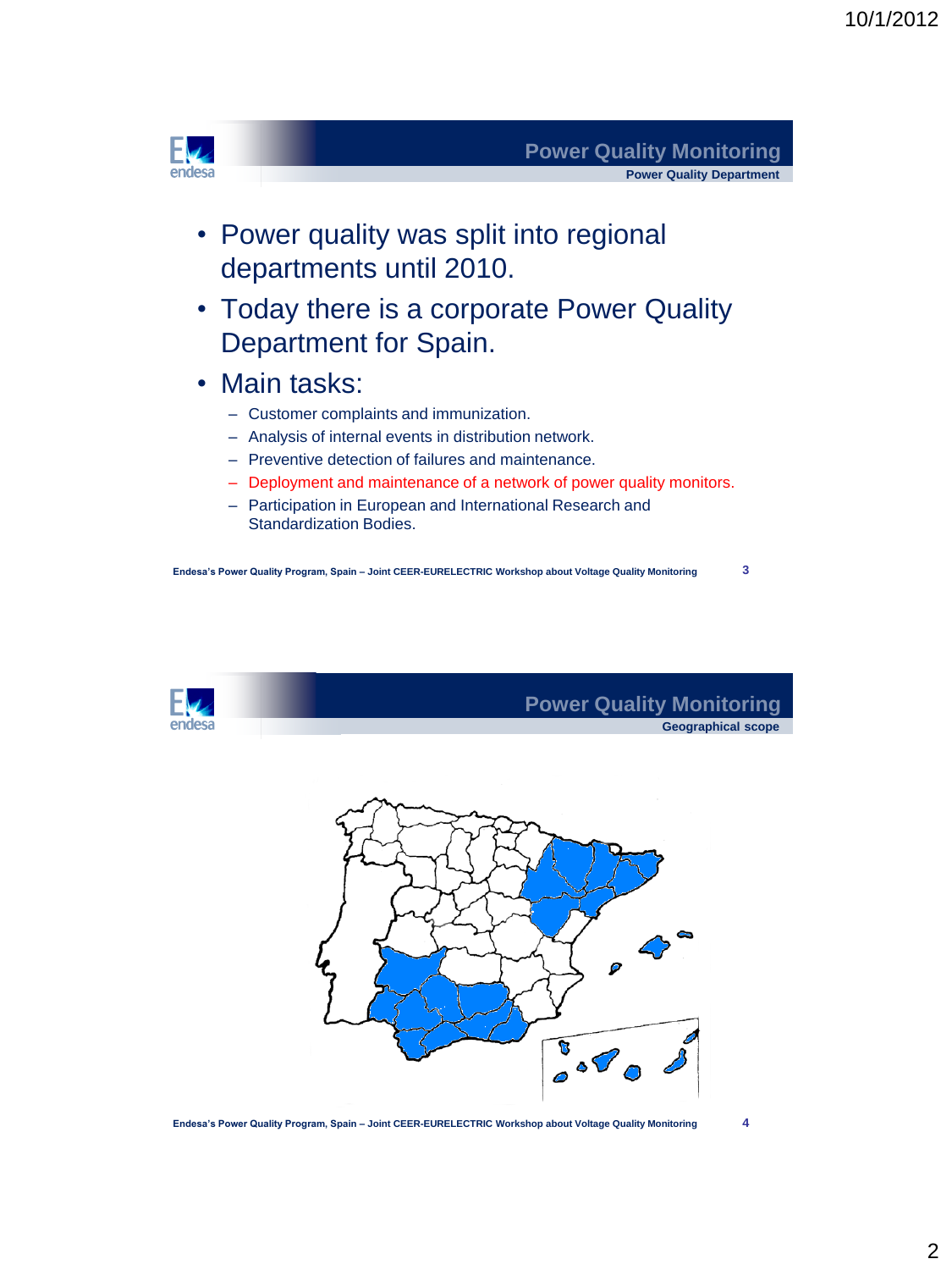

**Endesa's Power Quality Program, Spain – Joint CEER-EURELECTRIC Workshop about Voltage Quality Monitoring**

**5**



#### **Power Quality Monitoring Overall Strategy**

- Few portable devices for non-standard complaints and events.
- Wide area network of fixed PQ devices.
- Single centralised information system.
- IP-addressing scheme.
- Open protocols and data formats.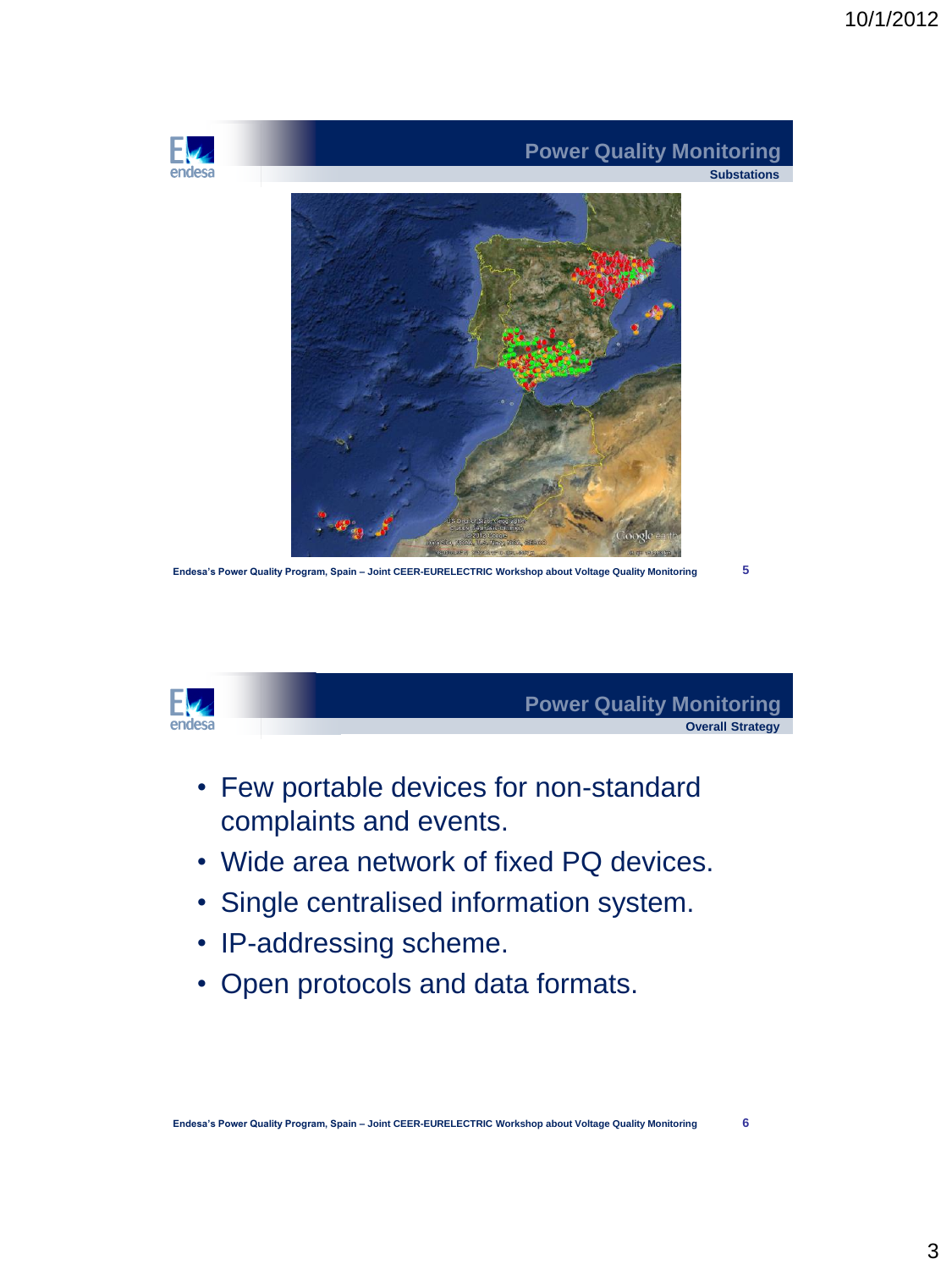

**General Specs**

**7**

- Permanent monitoring at substation level:
	- HV/MV and HV/HV transformers (secondary).
	- V+I measurement since 2007 (older devices just measure voltages).
	- > 1000 measurement sites (growing).
	- Historic database from 2004.
	- Up to 4600 variables per site and waveforms (up to 1.2 s and up to 400 samples/cycle).
	- Low-rate sampling up to 60 minutes.
	- Consistent integration of SCADA and weather data sources.
	- Data is uploaded and processed every 30 minutes.
- Intranet access via web.
- No propietary software  $\rightarrow$  open to any equipment brand:
	- So far CIRCUTOR, SCHNEIDER and JANITZA.
- Open communication protocols (preferably IP addressing schemes).
- Permanent monitoring for specific customers.
- On-demand analysis with portable devices.

**Endesa's Power Quality Program, Spain – Joint CEER-EURELECTRIC Workshop about Voltage Quality Monitoring**

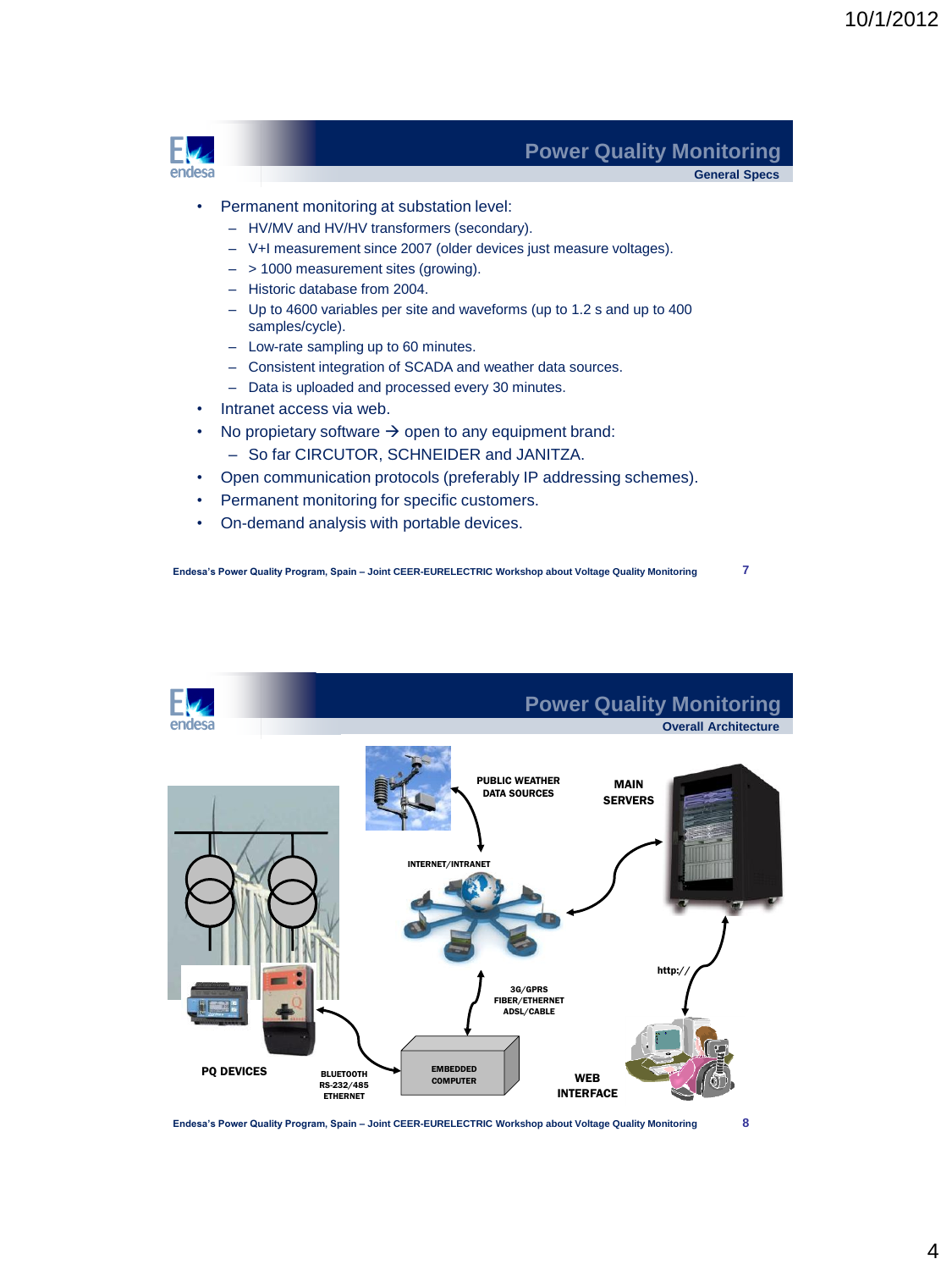

**Endesa's Power Quality Program, Spain – Joint CEER-EURELECTRIC Workshop about Voltage Quality Monitoring**



### **Power Quality Monitoring**

**Simple and intuitive web interface**

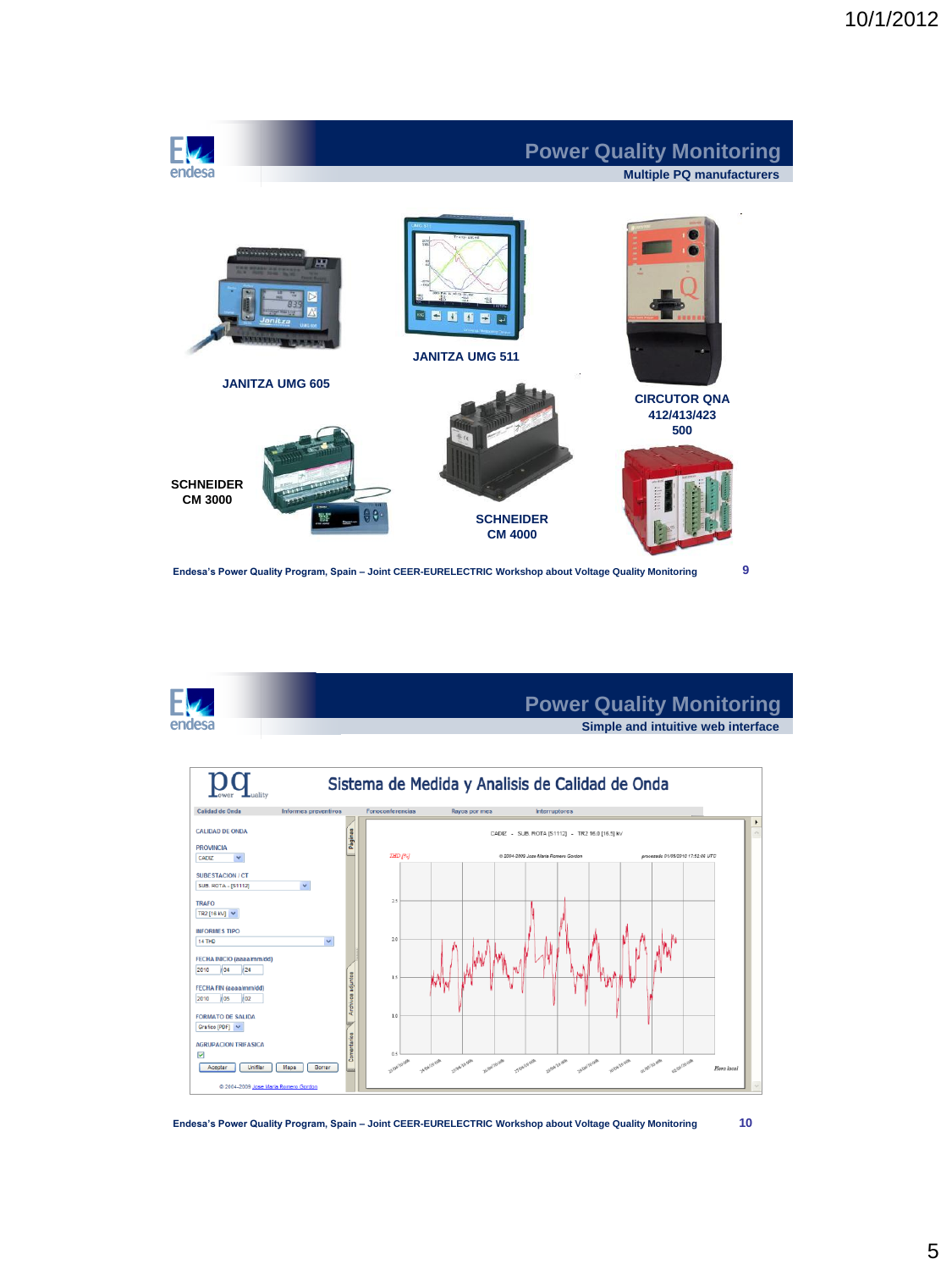

**Endesa's Power Quality Program, Spain – Joint CEER-EURELECTRIC Workshop about Voltage Quality Monitoring**



**Dips propagation and lightning strikes**



**Endesa's Power Quality Program, Spain – Joint CEER-EURELECTRIC Workshop about Voltage Quality Monitoring**

**12**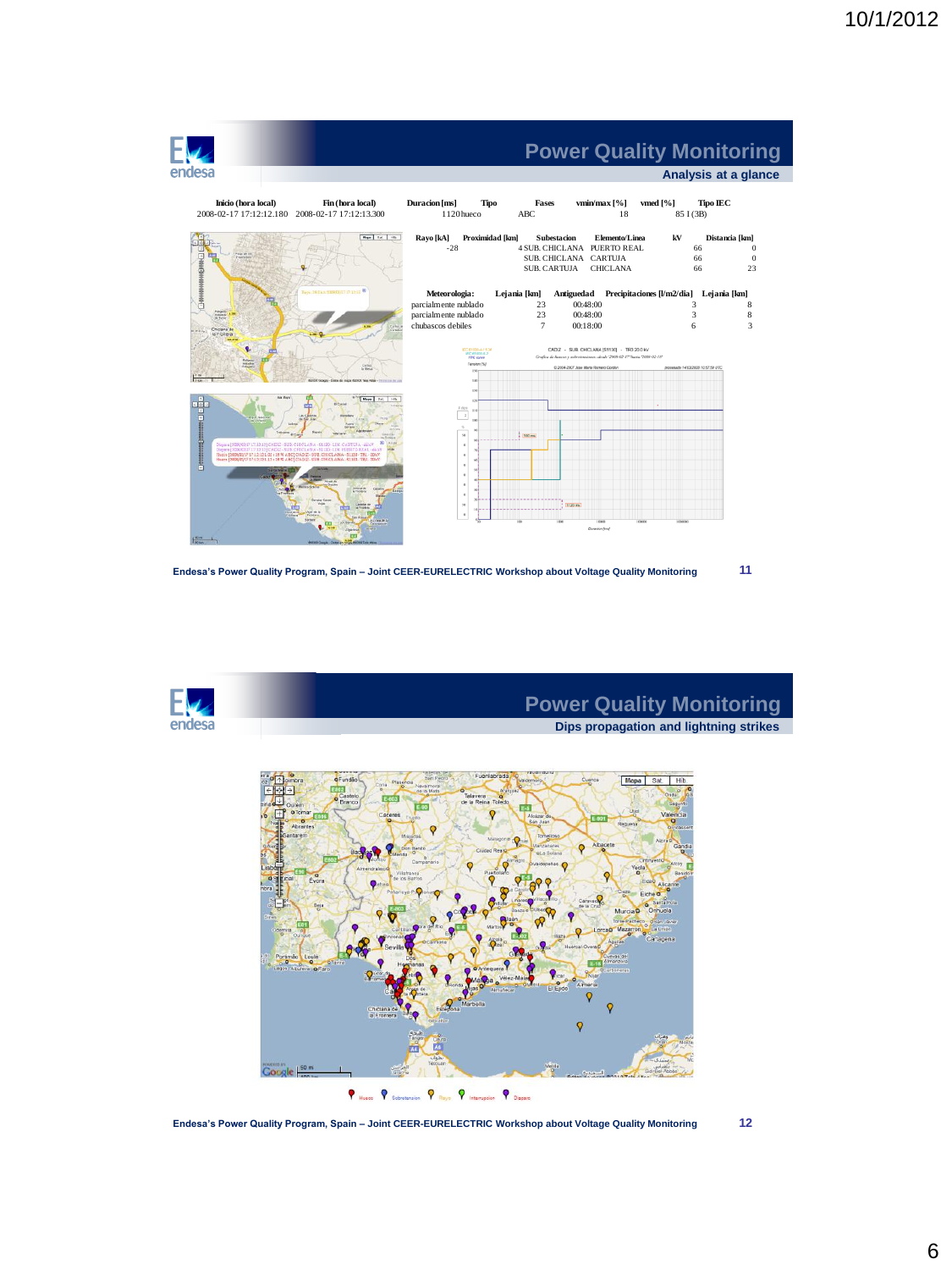



**10-ms RMS waveforms**



EØ endesa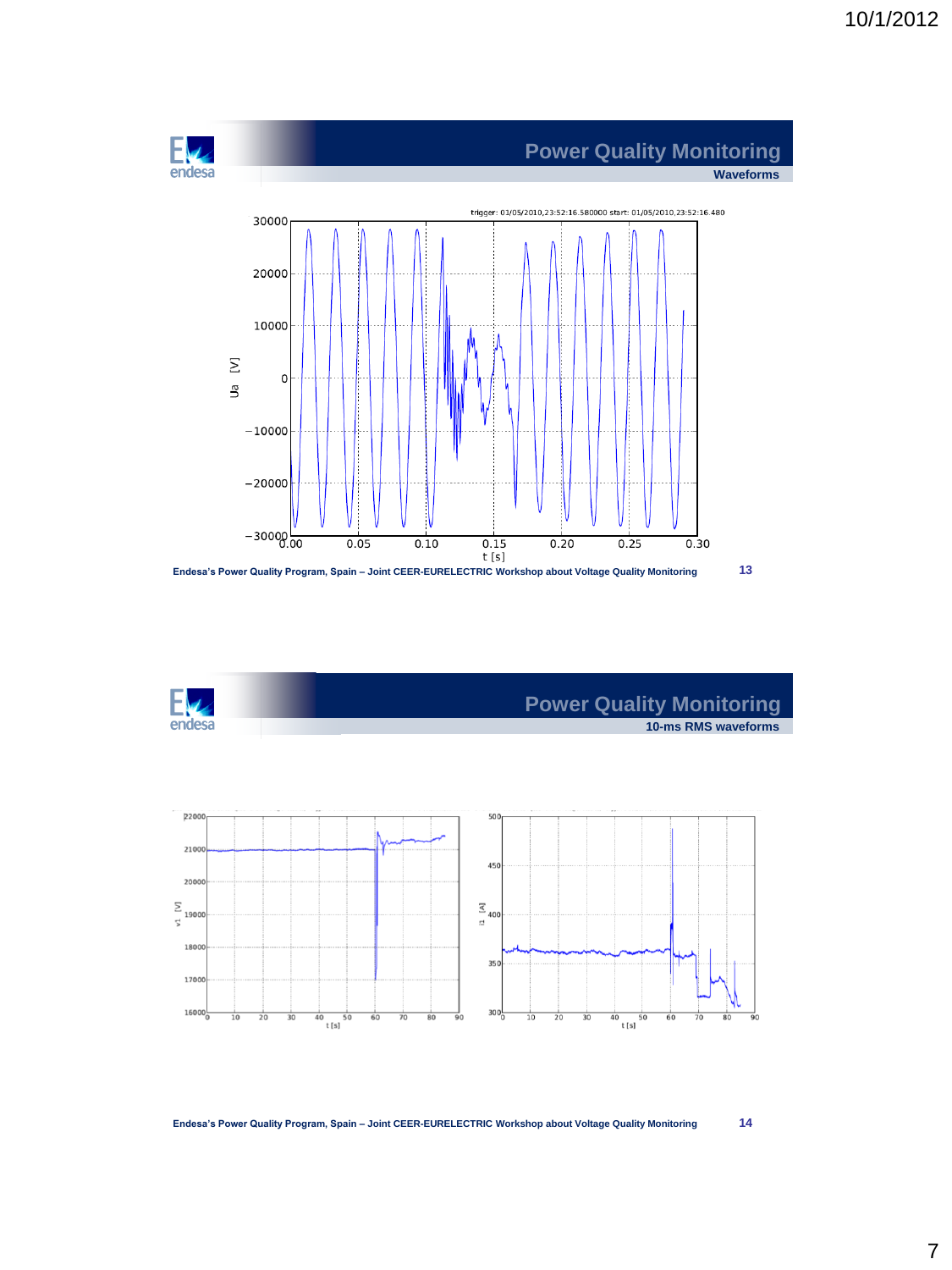

**Compatibility charts**



**Endesa's Power Quality Program, Spain – Joint CEER-EURELECTRIC Workshop about Voltage Quality Monitoring 15**